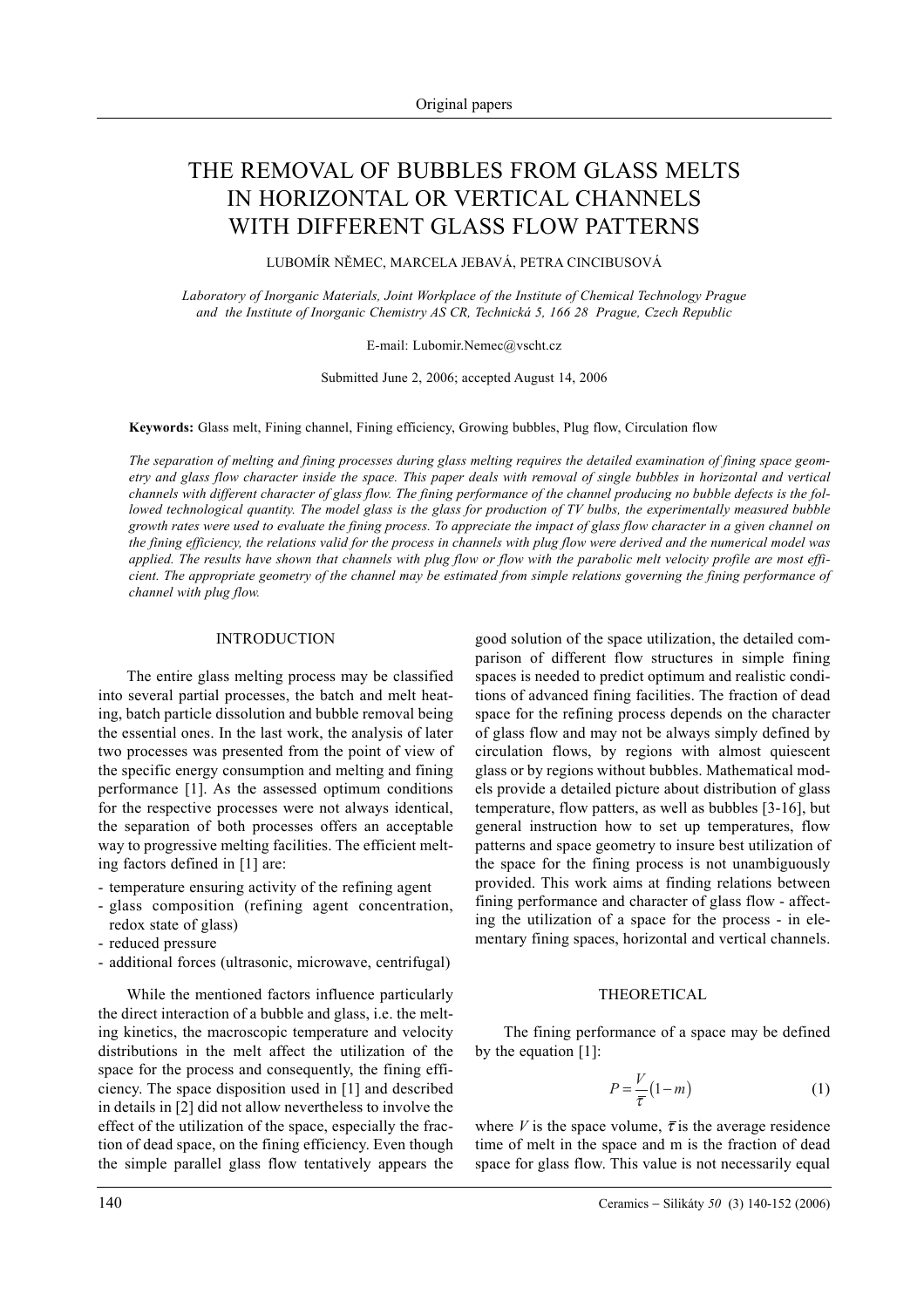to the fraction of dead space for the fining process as will be shown later. For plug flow or flow in a channel without circulation regions,  $m = 0$ .

# Single bubbles in a horizontal and vertical channel with plug flow

The value of  $\bar{\tau}$  in equation (1) corresponds to the flow intensity at which the critical bubble is removed from the space just before it leaves the space, thus for the horizontal channel [1]:

$$
\overline{\tau} = \tau_{\text{crit}} \tag{2}
$$

The values of  $\tau_{crit}$  is calculated from the kinetics of the critical bubble in the space.

Bubbles are interacting with melts due to mass transfer of gases dissolved both physically and chemically in the melt and diffusing in or out of bubbles. Under conditions of steady state and during later stages characterized by almost constant bubble compositions, the behavior of bubbles may be approximated by linear dependence between growing bubble radius and time; this behavior was confirmed by both experiments and calculations [17]. The bubble behavior may be then characterized by the bubble growth rate, *a*. Applying the Stokes' equation for the bubble rising velocity in the channel, the value of  $\tau_{crit}$  in the horizontal channel with glass layer having the height  $h_0$  may be calculated from equation [19]:

$$
h_0 = \frac{2g\rho}{9\eta} \left( a_{0\,ci}^2 \tau_{\text{crit}} + a_{0\,ci} \dot{a} \tau_{\text{crit}}^2 + \frac{\dot{a}^2 \tau_{\text{crit}}^3}{3} \right) \tag{3}
$$

where  $\rho$  and  $\eta$  are glass density and dynamical viscosity and  $a_{0crit}$  is initial radius of the critical bubble.

As the channel volume is  $wh_0l_0$ , where w is the channel width and  $l_0$  is its length, the channel fining performance according to equation (1) is:

$$
P = \frac{wh_0 l_0}{\tau_{crit}}\tag{4}
$$

for  $a_0 \rightarrow 0$ , the first and second terms on the right side of equation (3) may be neglected and:

$$
P = 0.420 \, w l_0 h_0^{2/3} \dot{a}^{2/3} \left(\frac{g \rho}{\eta}\right)^{1/3} \tag{5}
$$

The critical bubble in a vertical channel with plug flow having the height  $l_0$  and width and depth  $h_0$  and  $w$ , respectively, initially flows down with melt to the space bottom. As the bubble grows and its relative rising velocity increases with time, its movement to the space bottom is slowed down. The critical bubble reaches its maximal rising velocity, in the absolute value equivalent to the glass descending velocity, just before leaving the vertical channel. The time  $\tau_l$  necessary for the critical bubble to reach the space bottom is calculated from equation:

$$
l_0 = \frac{2g\rho}{9\eta} \left( a_{0\,ci}/\dot{\alpha}\tau_l^2 + 2\dot{\alpha}^2\tau_l^3 / 3 \right) \tag{6}
$$

As the critical glass flow velocity is in the absolute value equal to the rising velocity of the critical bubble just before leaving the space:

$$
v_{glasscrit} = \frac{2g\rho}{9\eta} \left(a_{0crit} + \dot{a}\tau_t\right)^2 \text{ and } \overline{\tau} = \frac{l_0}{v_{glasscrit}} \qquad (7a,b)
$$

The fining performance of the vertical channel with plug flow according to equation  $(1)$  is given by:

$$
P = \frac{2g\rho h_0 w}{9\eta} \left( a_{0\text{crit}} + \dot{a}\tau_i \right)^2 \tag{8}
$$

If  $a_{0crit} \rightarrow 0$ , the fining performance is given by:

$$
P = 0.794 h_0 w l_0^{2/3} \dot{a}^{2/3} \left(\frac{g\rho}{\eta}\right)^{1/3}
$$
 (9)

The channel fining efficiency of orthogonal channels with plug flow (ideal liquid) may be easily recalculated to isothermal channels characterized by parabolic velocity profiles (real liquid) [18]. The relations between the fining performances of orthogonal channels with plug flow and flow with parabolic velocity profile are given as:

$$
\frac{P(horiz, plugflow)}{P(horiz, parabol.)} = 1.33
$$
\n(10)

$$
\frac{P(\text{vertic}, \text{plugflow})}{P(\text{vertic}, \text{parabol.})} = 2.25\tag{11}
$$

In order to estimate the fining efficiency of channels with vertical temperature gradient, the temperature dependences of the glass viscosity and bubble growth rate should be considered (the temperature dependence of glass density may be neglected) and the critical bubble fining time,  $\tau_{crit}$ , is calculated by numerical integration of equation:

$$
dh = \frac{2g\bar{\rho}}{9\eta(T)} \left( a_{0\,crit} + \dot{a}(T)\tau \right)^2 d\tau \tag{12}
$$

To get an analytical relation between the channel fining performance and the value of temperature gradient, the exponential dependences between the viscosity, as well as bubble growth rate, and temperature are assumed:

$$
\dot{a} = \dot{a}_0 \exp(bT) \text{ and } \eta = \eta_0 \exp(-cT) \quad (13a,b)
$$

And the linear change of temperature between the channel level and bottom:

$$
T = T_0 + hgradT \tag{14}
$$

where *h* is the distance from the glass level.

Ceramics − Silikáty *50* (3) 140-152 (2006) 141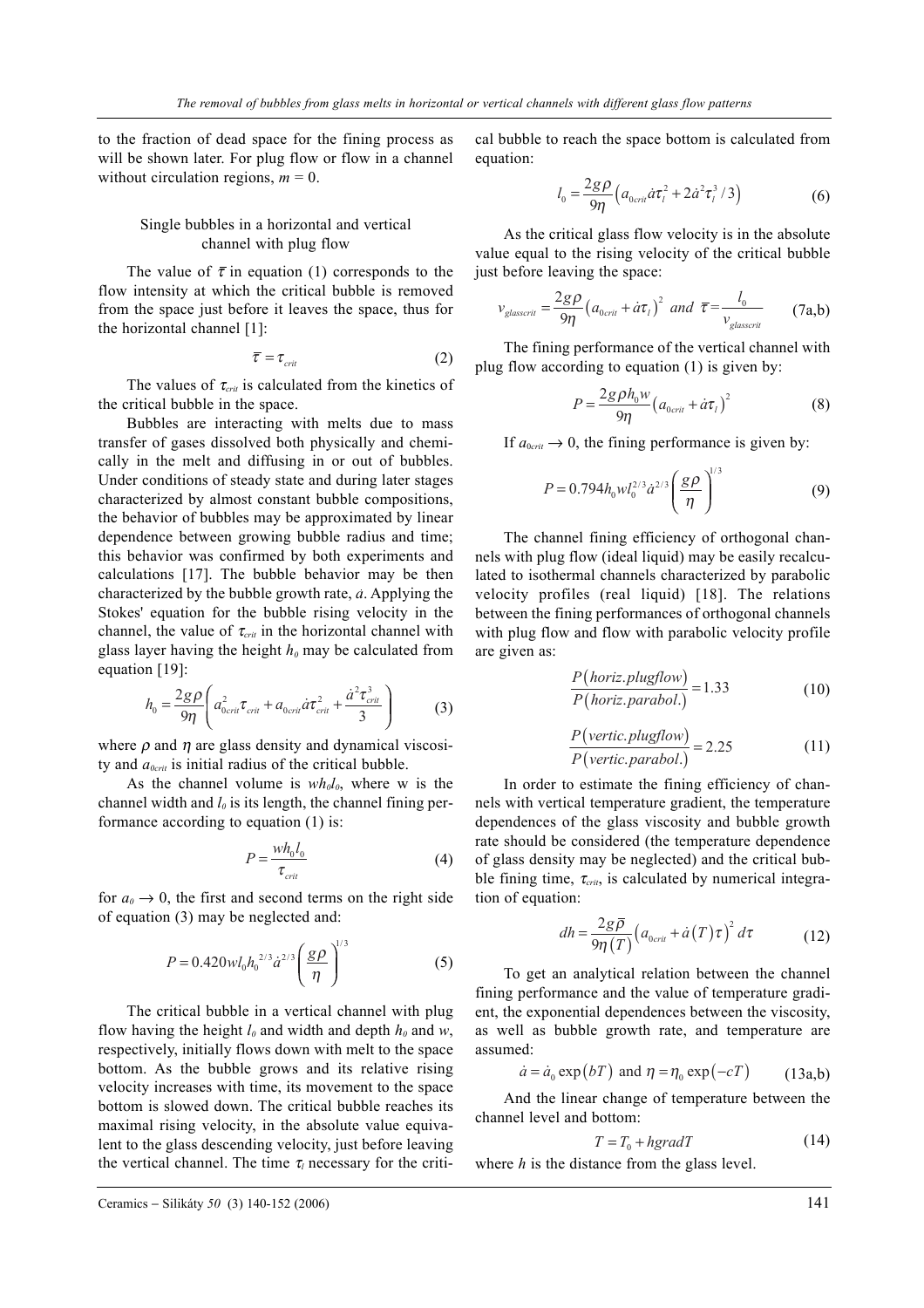Applying the same procedure as for the isothermal channel with plug flow, the fining performance of the channel for a small critical bubble is given by [18]:

$$
P = \left(\frac{2g\overline{\rho}\dot{a}_0^2}{27\eta_0}\right)^{1/3} w h_0 l
$$

$$
\left\{\frac{cgradT + 2bgradT}{\exp(-cT_0 - 2bT_0) - \exp[-cT_0 - 2bT_0 - h_0(cgradT + 2bgradT)]}\right\}^{1/3}
$$
(15)

As in the case of the horizontal channel, the behavior of bubbles in a vertical channel with the vertical temperature gradient may be expressed by a differential equation taking into account the temperature dependences of glass viscosity and bubble growth rate. The element of bubble vertical movement in a vertical channel with vertically down flowing melt is then given by:

$$
dl = v_{glasscrit} d\tau - \frac{2g\bar{\rho}}{9\eta(T)} \left(a_0 + \dot{a}(T)\tau\right)^2 d\tau
$$
 (16)

And the time the critical bubble reaches the bottom of the channel is obtained by numerical integration of equation (16).

When substituting the viscosity and bubble growth rate in equation (16) for their temperature dependences (see equations (13-14)), after arrangement and neglecting the value of  $a_0$  against  $a\tau$ , equation (16) has the form:

$$
dl = v_{glasscrit} d\tau - \frac{2g\bar{\rho}\dot{a}_0^2 \tau^2}{9\eta_0}
$$
  
\n
$$
\exp\left[T_0(2b+c) + \lg radT(2b+c)\right] d\tau
$$
\n(17)

The value of <sup>ν</sup>*glasscrit* may be expressed from the fact that the critical bubble will reach the same velocity (in the absolute value) as the glass melt just at the channel bottom, i.e.  $dl/d\tau = 0$  for  $l = l_0$  where  $l_0$  is the total channel height. The value of  $v_{\text{glasscrit}}$  is then given by:

$$
v_{glasscrit} = \frac{2g\bar{\rho}\dot{a}_0^2\tau_L^2}{9\eta_0} \exp\left[T_0\left(2b+c\right) + LgradT\left(2b+c\right)\right] \tag{18}
$$

where  $\tau_L$  is time the critical bubble achieves the channel bottom.

After substitution of equation (18) into (17), the equation (17) is numerically solved for  $\tau = \tau_L$  and  $l = l_0$ , with unknown  $\tau_L$ . The fining performance of the vertical channel with the vertical temperature gradient and plug flow is given by:

$$
P = h_0 w v_{\text{glasscrit}} \tag{19}
$$

Bubbles in channels with temperature gradients and melt convection currents in the melt

The numerical models are used to calculate bubble behavior under non-isothermal conditions. Nevertheless, the analytical models presented above are beneficial as they give direct references to significance of single factors for given process. The numerical model *Glass model* was applied in calculations of temperature and velocity distributions of the melt, as well as bubble pathways in horizontal and vertical channels [19]. The required structures of glass flow inside channels were set up by appropriate boundary conditions. In these calculations, the critical fining performance of the channel was determined. Under critical fining performance, the critical bubble was removed from the melt just before leaving the channel.

#### RESULTS OF CALCULATIONS

#### Data and calculation conditions

The horizontal channel having the length  $l_0 = 1$  m, height  $h_0 = 0.5$  m and width  $w = 0.5$  m was chosen, the corresponding vertical channel was characterized by the height  $l_0 = 1$  m, width  $h_0 = 0.5$  m and depth  $w = 0.5$  m. The model glass was the glass for production of TV bulbs characterized by following fining properties:

$$
\rho = 2790 - 0.2378T \text{ (temperature in K)}
$$
  

$$
\eta = \rho \exp[-11.501 + 4144.6/(T - 710.64)]
$$

The experimental dependence of the bubble growth rate, measured by the high temperature bubble following, was approximated by the equation:

$$
\dot{a} - 5.758E - 14T^3 - 2.654E - 10T^2 + 4.076E - 7T - 2.086E - 4 \text{ [m/s], the critical bubble size } \dot{a}_{\text{2,crit}} = 5 \times 10^5 \text{ m}.
$$

In following calculations of channel fining efficiency, the distribution of melt temperatures and velocities in the channel was calculated as the first step of the procedure, taking into account the given initial and boundary conditions. The fraction of the dead space for glass flow was then calculated by tracing  $10<sup>4</sup>$  massless points inputted across the entire entry profile of the channel. The fraction of dead space was calculated according to equation:

$$
m = \frac{V/\dot{V} - \overline{\tau}}{V/\dot{V}}
$$
 (20)

Thousand bubbles of critical radius were then input across the entry profile in the second step of calculations and traced through the channel. The pull out of the channel was then varied till the bubble on the critical trajectory left the melt just before leaving the channel. The resulting pull out, fraction of dead space and the average residence time of glass in the channel were quantities characterizing the given case.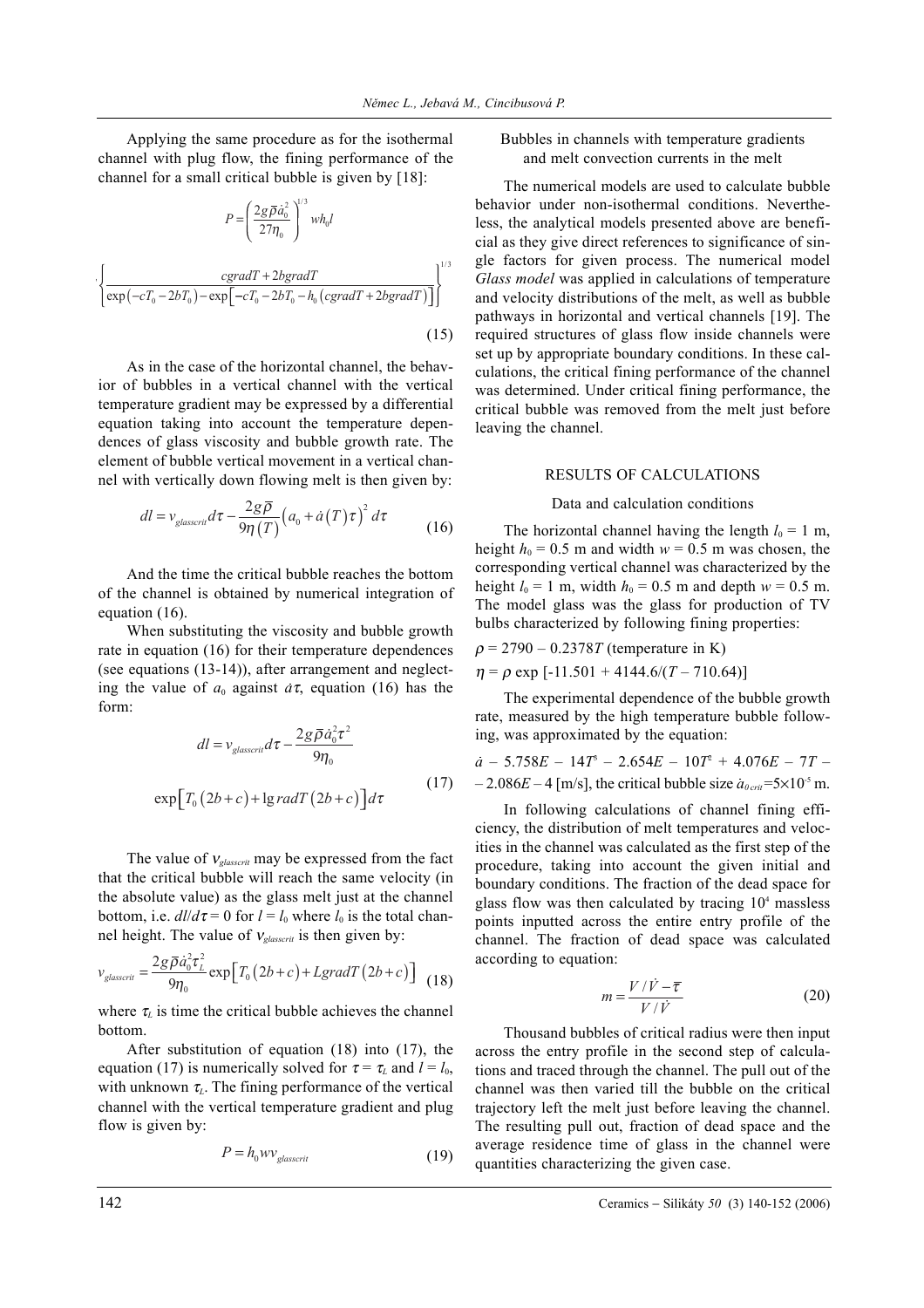# The horizontal channel

Both calculations according to equations (3-5) and (15) and numerical calculations using the Glass Model were applied to evaluate the fining efficiency of the horizontal channel. To compare the melt and bubble behavior under different flow and temperature conditions, all calculations were performed for the same average temperature, here 1450°C. The following figures bring therefore as well the picture of the isothermal channel and channel with vertical temperature gradient, which may be calculated according to equations (5) and (15). All presented figures involve the critical cases, i.e. situation when the critical bubble attains the glass level just before leaving the channel. The projections XY and XZ of single trajectories are provided. Figure 1 presents the trajectories of selected bubbles with  $a_0 = 5 \times 10^{-5}$  m (critical bubble size) in the isothermal channel, while figure 2a,b provides selected massless points and bubbles in the channel with the vertical temperature gradient 100°C/m and higher temperature on the glass level. The picture of melt and bubble flow in the channel with the longitudinal temperature gradient 50°C/m gives figure 3a,b.



projection XY





Figure 1. Trajectories of selected bubbles in the horizontal isothermal channel with glass melt.  $a_{0crit} = 5 \times 10^{-5}$  m, the critical fining performance, temperature 1450°C.









1425°C

1425°C

projection XY

a) Trajectories of massless points b) Trajectories of bubbles

projection XZ

Figure 2. The behavior of massless points and bubbles in the horizontal channel with the vertical temperature gradient  $100^{\circ}$ C/m, higher temperature on the glass level, average temperature 1444°C. Critical conditions.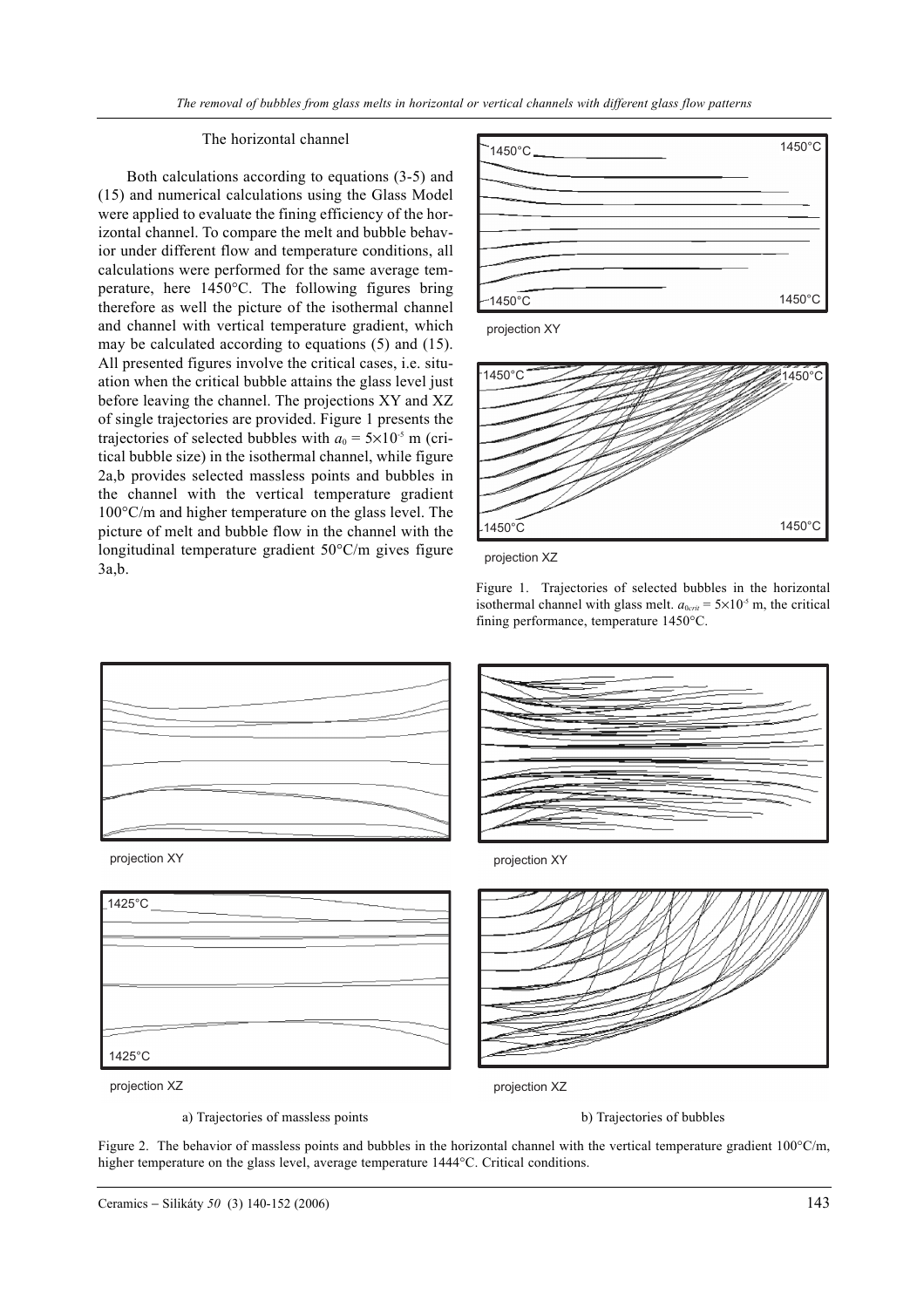|                | Table 1. The results of calculations in the horizontal channel.            |                       |                       |                                       |                          |                |                            |  |  |
|----------------|----------------------------------------------------------------------------|-----------------------|-----------------------|---------------------------------------|--------------------------|----------------|----------------------------|--|--|
|                | Temperature distribution<br>No. flow characteristics                       | Ÿ<br>$(m^3/s)$        | Vglasscrit<br>(m/s)   | $\tau_{\scriptscriptstyle{G}}$<br>(s) | $\overline{\tau}$<br>(s) | $\mathfrak{m}$ | $\bar{T}$<br>$(^{\circ}C)$ |  |  |
|                | la isothermal, plug flow                                                   | $8.56 \times 10^{-5}$ | $3.42 \times 10^{-4}$ | 2924                                  | 2924                     | $\mathbf{0}$   | 1450                       |  |  |
| 1 <sub>b</sub> | isothermal, parabolic<br>velocity distrib.(num.)                           | $6.00\times10^{-5}$   | $2.40\times10^{-4}$   | 4167                                  | 4167                     | $\mathbf{0}$   | 1450                       |  |  |
| 2a             | vertical temp. gradient<br>$100^{\circ}C(*)$ , plug flow                   | $7.45 \times 10^{-5}$ | $2.98 \times 10^{-4}$ | 3356                                  | 3356                     | $\mathbf{0}$   | 1450                       |  |  |
| 2 <sub>b</sub> | vertical temp. gradient<br>$100^{\circ}C(*)$ , parab.(num.)                | $5.00\times10^{-5}$   | $2.00\times10^{-4}$   | 5000                                  | 4740                     | 0.052          | 1444                       |  |  |
| 3              | longitudinal temp. grad.<br>$100^{\circ}$ C/m (num.)                       | $1.18\times10^{-5}$   | $4.70\times10^{-5}$   | 21277                                 | 553                      | 0.974          | 1439                       |  |  |
| $\overline{4}$ | longitudinal temp. grad.<br>$50^{\circ}$ C/m (num.)                        | $1.25 \times 10^{-5}$ | $5.00\times10^{-5}$   | 20000                                 | 840                      | 0.958          | 1444.5                     |  |  |
| 5              | longitudinal temp. gradient<br>$5^{\circ}$ C/m (num.)                      | $2.13\times10^{-5}$   | $8.52\times10^{-5}$   | 11737                                 | 1573                     | 0.866          | 1449.6                     |  |  |
| 6              | longitudinal temp. gradient<br>$2^{\circ}$ C/m (num.)                      | $5.25 \times 10^{-5}$ | $2.10\times10^{-4}$   | 4762                                  | 2633                     | 0.447          | 1450.2                     |  |  |
| $\overline{7}$ | longitudinal and transversal temp.<br>grad. 25 and $50^{\circ}$ C/m (num.) | $1.50\times10^{-5}$   | $6.00\times10^{-5}$   | 16667                                 | 1156                     | 0.931          | 1446.2                     |  |  |
| 8              | transversal temp. grad.<br>$100^{\circ}$ C/m (num.)                        | $2.13\times10^{-5}$   | $8.52\times10^{-5}$   | 11737                                 | 11214                    | 0.045          | 1444.3                     |  |  |
| $\mathbf{Q}$   | longitudinal temp. grad.<br>$50^{\circ}$ C/m, 2 circulation circles        | $2.13\times10^{-5}$   | $8.50\times10^{-5}$   | 11765                                 | 4442                     | 0.622          | 1448.1                     |  |  |

*Nìmec L., Jebavá M., Cincibusová P.*

*Remark: (\*) - higher temperature on the glass level*



projection XY





projection XY

projection XZ

projection XZ

a) Trajectories of massless points b) Trajectories of bubbles

Figure 3. The behavior of massless points and bubbles in the horizontal channel with the longitudinal temperature gradient 50°C/m, average temperature 1444.5°C. Critical conditions.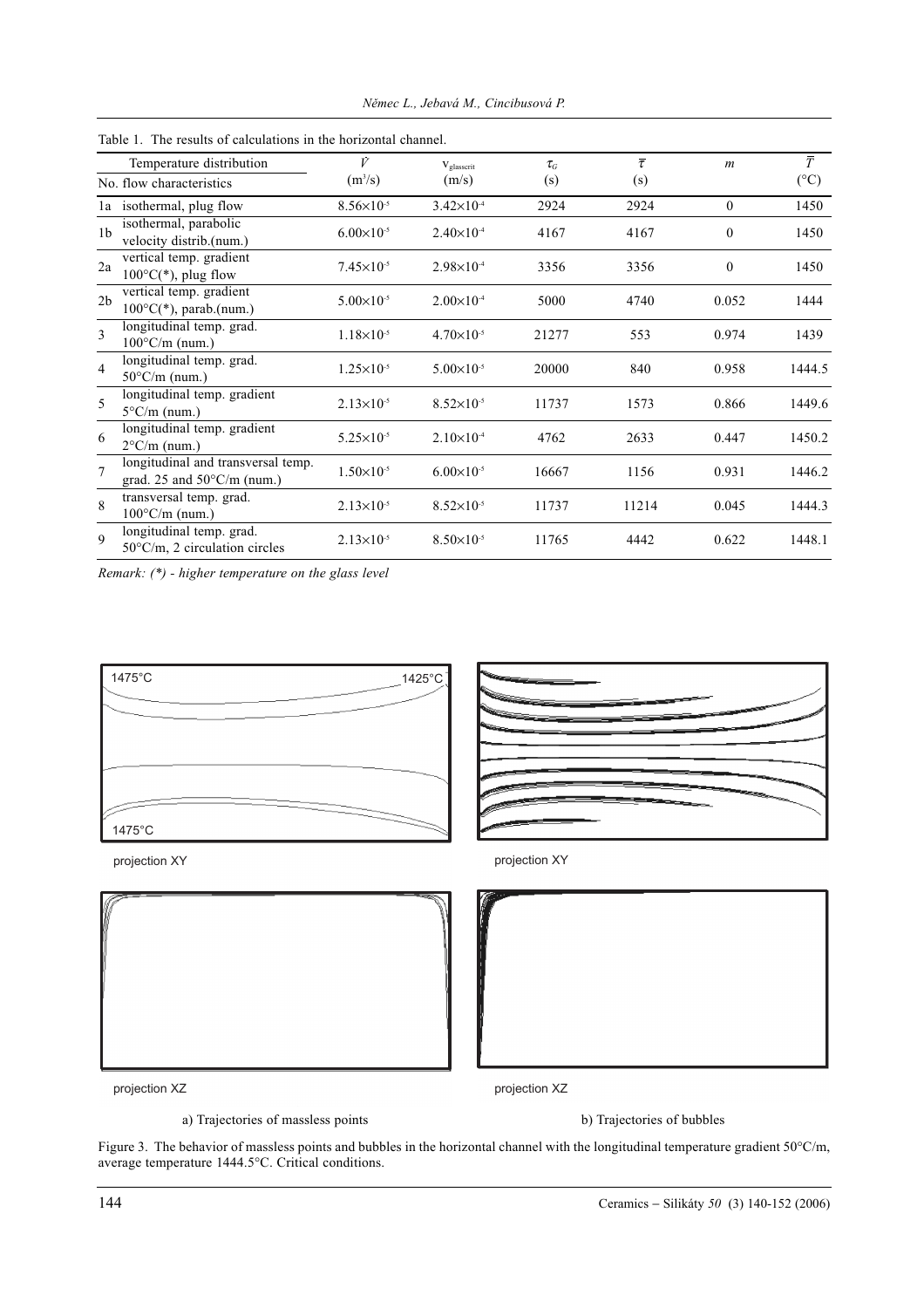*The removal of bubbles from glass melts in horizontal or vertical channels with different glass flow patterns*

|                | Temperature distribution                                        | Ý                            | Vglasscrit            | $\tau_{\scriptscriptstyle{G}}$ | $\overline{\tau}$ | m                | $\overline{\overline{T}}$ |  |
|----------------|-----------------------------------------------------------------|------------------------------|-----------------------|--------------------------------|-------------------|------------------|---------------------------|--|
|                | No. flow characteristics                                        | $(m^3/s)$                    | (m/s)                 | (s)                            | (s)               |                  | $(^{\circ}C)$             |  |
|                | la isothermal, plug flow                                        | $1.29\times10^{-4}$          | $5.16 \times 10^{-4}$ | 1938                           | 1938              | $\theta$         | 1450                      |  |
| 1 <sub>b</sub> | isothermal, parabolic<br>velocity distrib.(num.)                | $6.38\times10^{-5}$          | $2.55 \times 10^{-4}$ | 3922                           | 3922              | $\theta$         | 1450                      |  |
| 2a             | vertical temp. gradient<br>$100^{\circ}C(*)$ , plug flow        | $1.29\times10^{4}$           | $5.16 \times 10^{-4}$ | 1938                           | 1938              | $\mathbf{0}$     | 1450                      |  |
| 2 <sub>b</sub> | vertical temp. gradient<br>$100^{\circ}C(*)$ , parab.(num.)     | $4.24 \times 10^{-5}$        | $1.70\times10^{-4}$   | 5896                           | 5986              | $\boldsymbol{0}$ | 1450                      |  |
| 3a             | vertical temp. grad.<br>$100^{\circ}$ C/m(**) plug.             | $1.48\times10^{-4}$          | $5.92 \times 10^{-4}$ | 1689                           | 1689              | $\mathbf{0}$     | 1450                      |  |
| 3 <sub>b</sub> | vertical temp. gradient<br>$100^{\circ}$ C/m(**)                | the circulation flows set up |                       |                                |                   |                  |                           |  |
| $\overline{4}$ | longitudinal temp. gradient<br>$200^{\circ}$ C/m                | $8.75 \times 10^{-6}$        | $3.50\times10^{-5}$   | 28571                          | 1774              | 0.938            | 1452.1                    |  |
| 5              | longitudinal temp. gradient<br>$100^{\circ}$ C/m                | $1.5\times10^{-5}$           | $6.00\times10^{-5}$   | 16667                          | 1978              | 0.881            | 1450.9                    |  |
| 6              | longitudinal temp. gradient<br>$100^{\circ}$ C/m                | $2.15\times10^{-5}$          | $8.60\times10^{-5}$   | 11267                          | 2985              | 0.743            | 1450.2                    |  |
| $\overline{7}$ | longitudinal temp. gradient<br>$4^{\circ}$ C/m, parab.          | $3.95 \times 10^{-5}$        | $1.58\times10^{4}$    | 6329                           | 4544              | 0.282            | 1450                      |  |
| $\mathbf{8}$   | longitudinal temp. gradient<br>$50^{\circ}$ C/m, parab. (num.), | $3.15\times10^{-5}$          | $1.26 \times 10^{-4}$ | 7937                           | 2239              | 0.718            | 1450.3                    |  |

|  |  |  |  |  |  |  |  | Table 1. results of calculations in the vertical channel. |
|--|--|--|--|--|--|--|--|-----------------------------------------------------------|
|--|--|--|--|--|--|--|--|-----------------------------------------------------------|

*Remark: (\*) - higher temperature on the level, (\*\*) - higher temperature on the bottom*



projection XY



projection XY





projection XZ

a) Trajectories of massless points b) Trajectories of bubbles

Figure 4. The behavior of massless points and bubbles in the horizontal channel with two circulation circles, longitudinal temperature gradient 50°C/m, average temperature 1448.1°C. Critical conditions.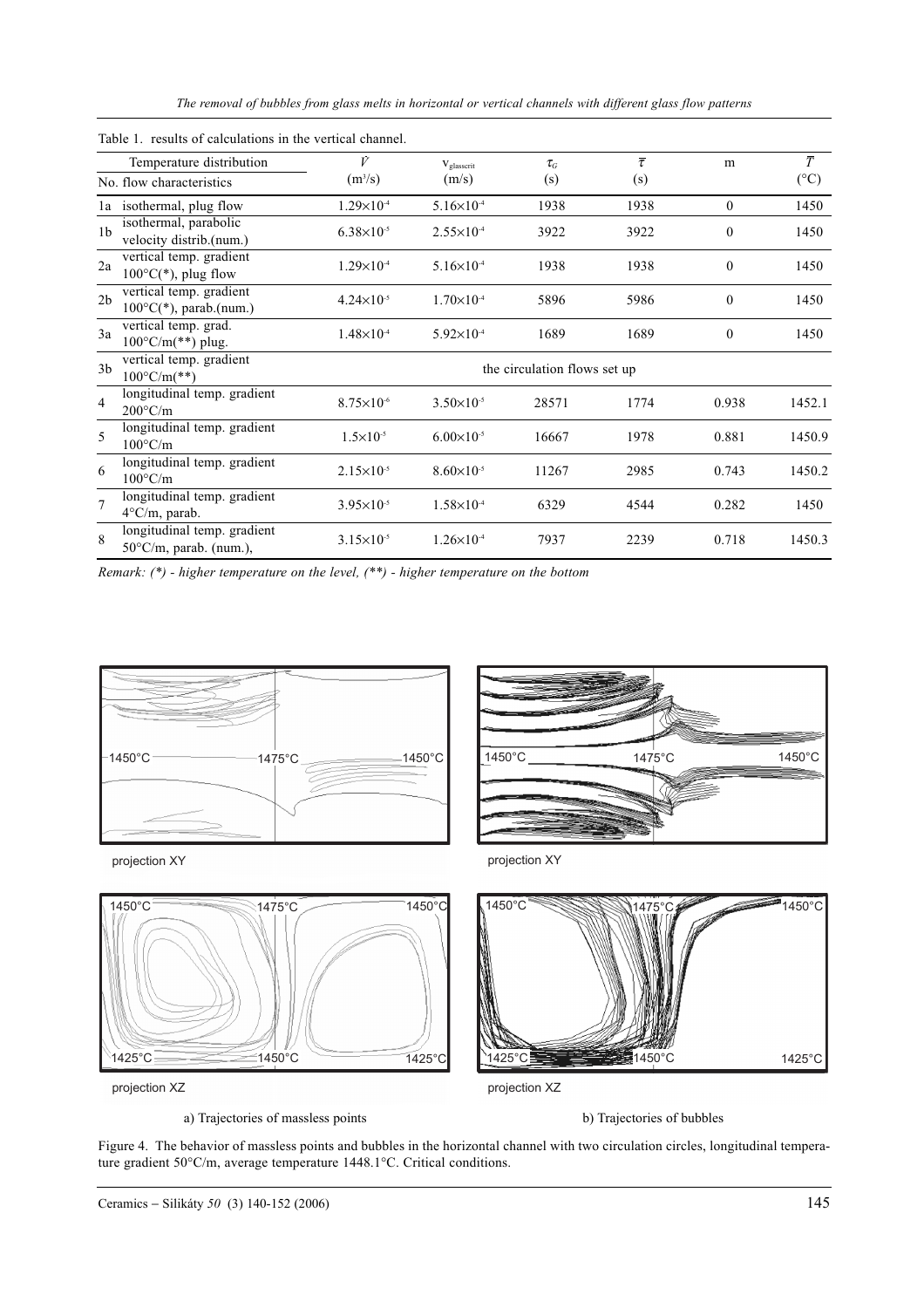

projection XY



projection XY



projection XZ

projection XZ



Figure 5. The behavior of massless points and bubbles in the horizontal channel with longitudinal temperature gradient 25°C/m and cross section temperature gradients 50°C/m, average temperature 1446.2°C. Critical conditions.



a) Trajectories of massless points b) Trajectories of bubbles

Figure 6. The behavior of massless points and bubbles in the horizontal channel with the cross section temperature gradient 100°C/m, average temperature 1444.3°C. Critical conditions.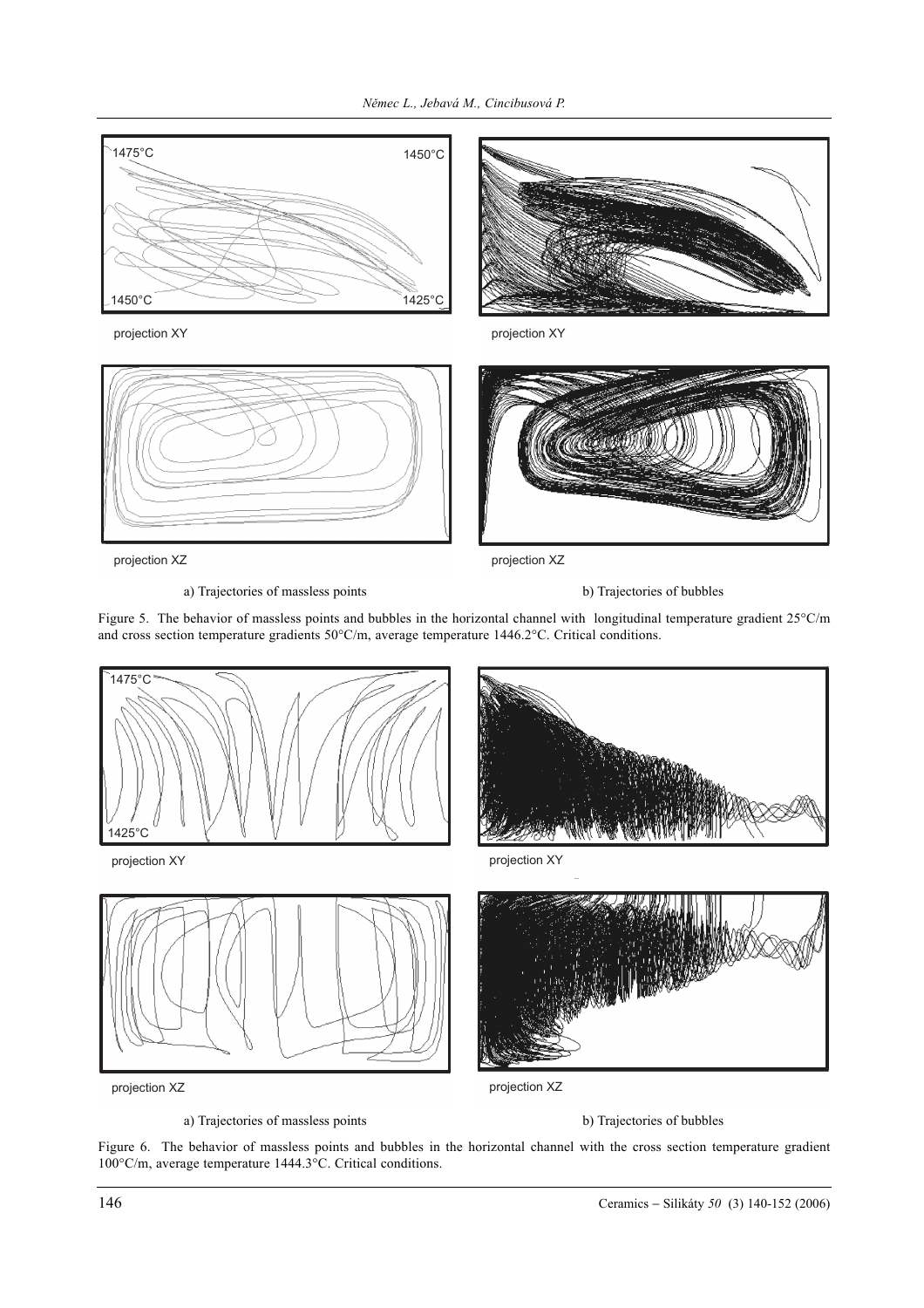Figure 4a,b represents the behavior of massless points and bubbles in the channel with two circulation circles and with longitudinal temperature gradients 50°C in one circle and the appropriate behavior of the melt and bubbles in the channel with the both longitudinal and cross section gradient (both  $50^{\circ}$ C/m) is given in figure 5a,b. The trajectories of selected massless points and bubbles in the channel with only cross section temperature gradient  $(100^{\circ}C/m)$  are presented in figure 6a,b. Table 1 gives the results of calculations in form of the critical fining performance, the channel, critical glass velocity, the average residence time of the melt in the channel and the fraction of dead space. Simultaneously with numerical calculations, the dependence between the channel fining performance and the value of the vertical temperature gradient was calculated using equation (15) and keeping the average temperature 1450°C inside the channel. The mentioned dependence is presented in figure 7. The relation between the critical fining perfomance of channels with circulation flows and the value of the fraction of dead space provides figure 8.

#### The vertical channel

The presented results include calculations according to equations  $(6)$ ,  $(8)$ ,  $(9)$ ,  $(16)$  and  $(19)$ , as well as numerical calculations by using the Glass Model. As in the previous case, the calculations were performed under keeping the average temperature inside channel around 1450°C; only critical cases are summarized in following figures 9-13. Figure 9 brings the trajectories of selected bubbles in the isothermal vertical channel



Figure 7. The dependence of the critical fining performance of the horizontal channel with plug flow on the value vertical temperature gradient between glass level and bottom(temperature decreases with depth under the glass level). Calculated according to equation (15).  $\blacktriangle$  - calculated according to equations  $(3-4)$ ,  $a<sub>0</sub>$  is not neglected.

and figure 10a,b represents the behavior of massless points and bubbles in the vertical channel with the vertical temperature gradient. The behavior of the melt and bubbles in the vertical channel with convection circles is represented by figures 11 and 12. Figure 11a,b shows massless point and bubble trajectories in the vertical channel with the horizontal temperature gradient 50°C for the case of one circulation circle, the relative case exhibiting two circulation circles is presented in figure 12a,b. Figure 13 provides the dependence between the fining performance of the vertical channel with vertical temperature gradients. Figure 14 gives the theoretical dependence between the critical fining performance of channels with circulation flows and the fraction of dead space, as well as the results of numerical calculations. The results of calculations are summarized in table 2.

#### DISCUSSION

Results of the horizontal channel summarized in table 1 may be classified into two groups: Channels without circulations (cases 1-2 in table 1), characterized by full utilization of the channel for the process (melt flow or bubble removal) and channels with circulations (cases 3-9) with different degree of space utilization. The critical fining performance of the isothermal horizontal channel was calculated by using equations (3-4) for the plug flow and by using the Glass Model for the case of the parabollical velocity distribution (real liquid) The expected bubble trajectories in the channel show the utilization of the entire channel profile for bubble removal. The ratio between the fining performance of the channel with plug flow and channel with parabolli-



Figure 8. The relation between the critical fining performance of the horizontal channel and the value of the fraction of dead space.

1 - The channel with one circulation circle. 2 - The channels with two or even number of circulation circles;  $\triangle$ ,  $\blacksquare$  - numerically calculated values (cases 3-7 and 9).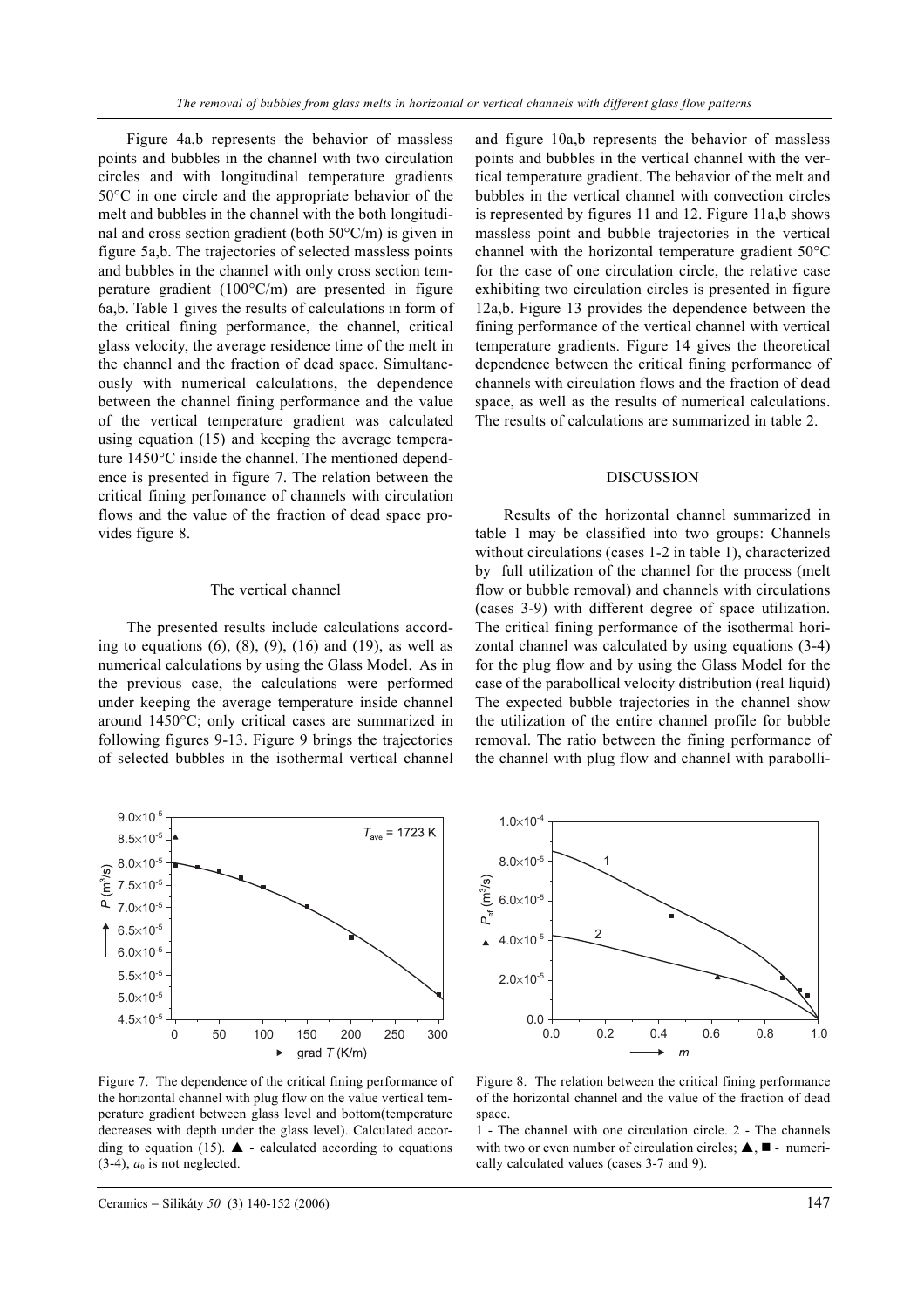cal melt velocity distribution is 1.43 this value being in good consent with equation (10). Under industrial conditions, the vertical temperature gradient with maximum temperature on the glass level is probable. Both cases with the vertical temperature gradient, namely in figure 2 and cases 2a,b in table 1, show a decrease of the fining performance if the vertical temperature gradient sets up, however the performance decline is not dramatic. The relatively slow trend of the dependence between the channel performance and the value of the temperature gradient is as well obvious from figure 7. Small or even medium vertical gradients are therefore acceptable if the average temperature is kept on the same level.

The different pictures provide cases 3-9 from table 1 and presented by figures 3-6. The utilization of the channel space for glass flow influences significantly also the bubble removal from the channel. The reducement of the active space leads to shorter average residence times of the melt in the channel and decreases significantly the channel fining performance. The only exception is the case 8 with the transversal section temperature gradient, characterized by spiral trajectories and low value of the fraction of dead space. The low fining performance in this case is nevertheless obvious, brougt about by a very broad spectrum of residence times of both melt and bubbles. A short critical bubble trajectory may be there expected. As is well apparent from presented results, the longitudinal circulation circles are obviously unfavourable for the bubble removal process due to reducement of the active channel volume and consequently, due to shortening residence times of bubbles in the space. The pictures and calculations show the principal significance of the active volume of the space for the bubble removal process despite bubbles may enter also the circulation and dead regions. If only the active volume of the space plays decisive role for the fining performance, the average melt residence time from equation (1) is identical with the critical fining time, i.e. with time necessary to remove bubble on the critical trajectory, <sup>τ</sup>*crit*.

The fining space of the horizontal channel with circulation circles, evoked by longitudinal or mixed longitudinal and cross section temperature gradient, may be then approximately replaced by the channel with the layer of glass corresponding to the active volume of the channel. The channel with the longitudinal temperature



projection XZ

Figure 9. Trajectories of bubbles of the critical size in the vertical isothermal channel.  $a_{0crit} = 5 \times 10^{-5}$  m, critical conditions, 1450°C.

Figure 10. The behavior of massless points and bubbles in the vertical channel with the vertical temperature gradient 100°C/m, critical conditions, average temperature 1451.9°C. The higher temperature is on the level.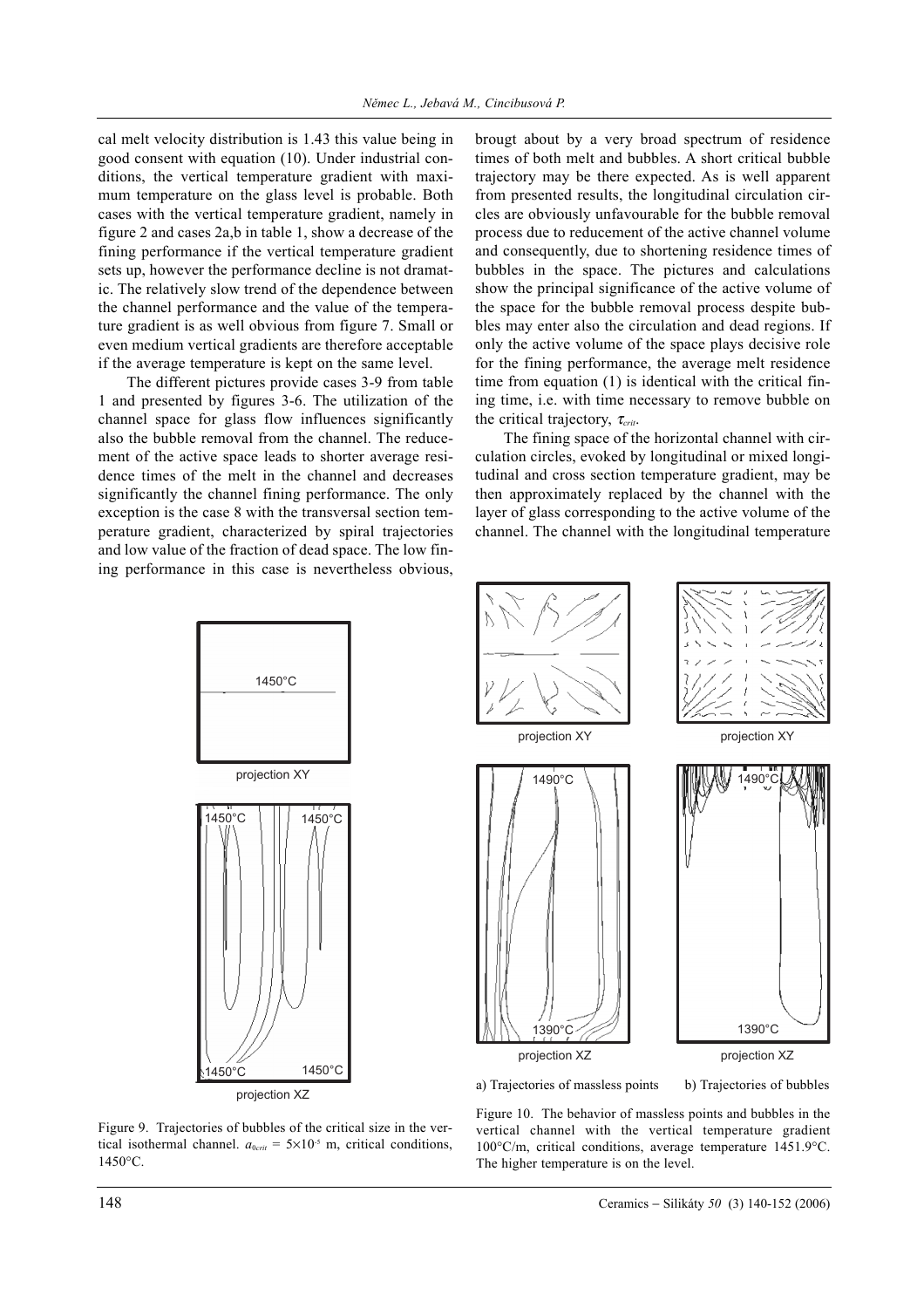

a) Trajectories of massless points b) Trajectories of bubbles

a) Trajectories of massless points b) Trajectories of bubbles

Figure 11. The behavior of massless points and bubbles in the vertical channel with the horizontal temperature gradient 100°C/m and one circulation circle, critical conditions, average temperature 1450.8 °C.





Figure 13. The dependence of the critical fining performance of the vertical channel with plug flow on the value of the vertical temperature gradient between glass level and bottom. Calculated according to equations (16) and (19). 1 - Temperature increases towards bottom (without natural convenction), average temperature 1450°C; 2 - Temperature decreases towards bottom, average temperature 1450°C; 3 - Temperature decreases towards bottom, average temperature 1400°C.



Figure 14. The relation between the critical fining performance of the vertical channel and the value of the fraction of dead space.  $\bullet$  - numerically calculated values (cases 4-8 in table 2).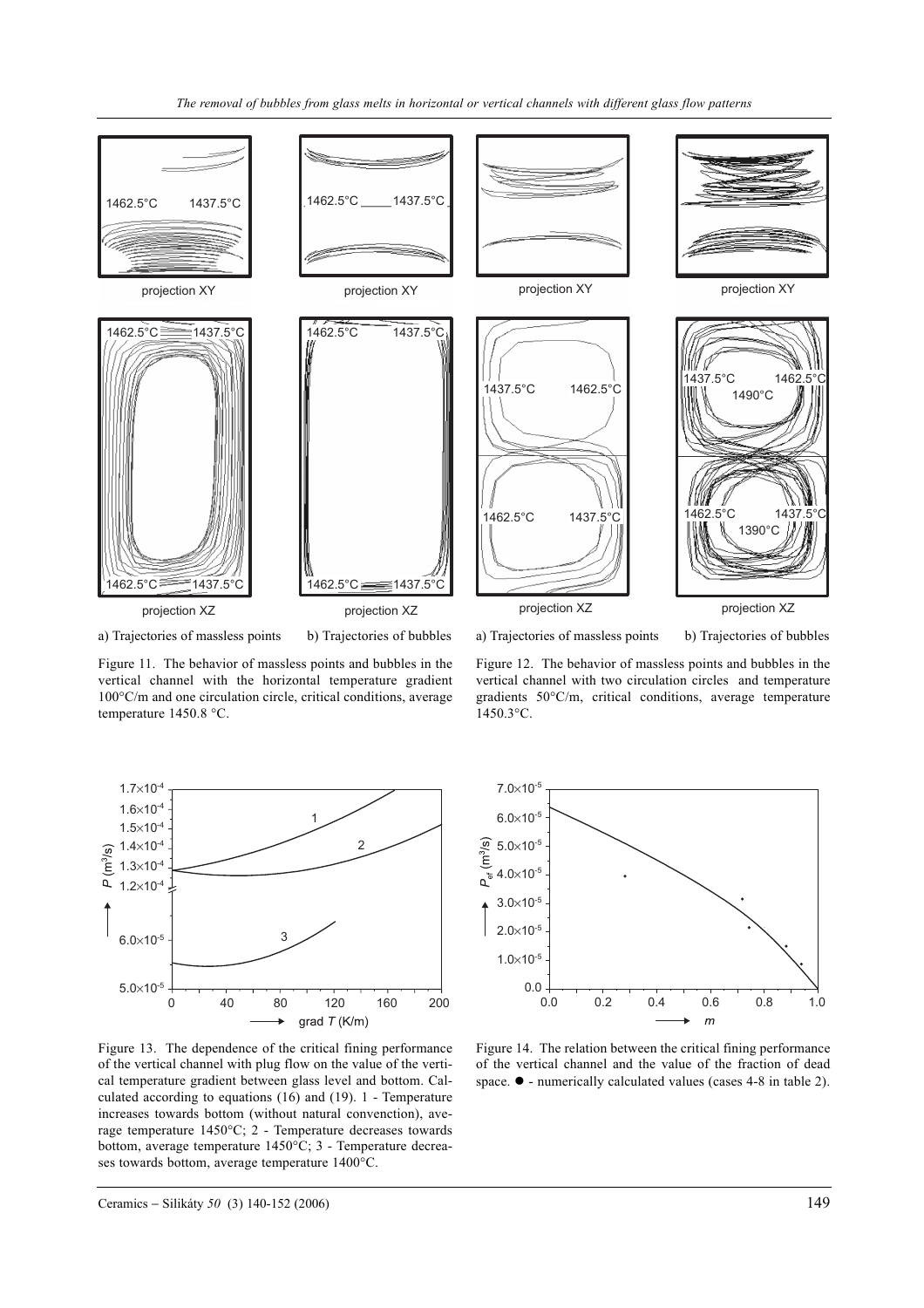gradient 50°C/m and one circulation circle (case 4) can be thus replaced by the channel having the same length and width as the original channel but with glass layer only 0.021 m. The fining performance of this channel is according to equation (5)  $9.93 \times 10^{-6}$  m<sup>3</sup>/s while the numerical solution gives near value  $1.25 \times 10^{-5}$  m<sup>3</sup>/s. The channel with two circulation circles (case 9) uses only one half of its length (the horizontal flow close to glass level) for bubble removal, the effective fining glass layer being 0.188m. The fining performance of the layer according to equation (5),  $2.12 \times 10^{-5}$  m<sup>3</sup>/s, is in a full agreement with the value in table 1. Finely the channel with both longitudinal and cross section temperature gradient (case 7) may be replaced by the layer of glass having thickness 0.035m and the appropriate layer of glass according to equation (5) exhibits the fining performance  $1.37 \times 10^{-5}$  m<sup>3</sup>/s, i.e. the value being in a good agreement with the result of numerical solution  $1.50\times10^{-5}$  m<sup>3</sup>/s. The presented examples demonstrate the significance of the active volume of glass for the bubble removal and the possibility to represent the fining channel with circulation flow approximately by the appropriate layer of glass and its fining performance by equations  $(3-4)$  or  $(5)$ .

The simple relation between the fining performance of the channel with plug flow and channels with circulation flows may be then derived taking into account the effective glass layer,  $h_{ef}$ . For the effective glass layer, we have:

$$
h_{ef}l_0w = V(1-m) \Rightarrow h_{ef} = h_0(1-m)
$$
 (21)

After substitution of  $h_{ef}$  for  $h_0$  in equation (5), we have:

$$
P_{ef} = 0.42 h_0^{2/3} l_0 w (1 - m)^{2/3} \left(\frac{g\rho}{\eta}\right)^{1/3} = P (1 - m)^{2/3}
$$
 (22)

where  $P$  is the fining performance of plug flow with glass layer  $h_0$ .

Equation (22) was derived for the horizontal channel with one circulation circle; if two or even number of circulation circles are present in the horizontal channel, only half of its length is effective for refining and approximately:

$$
P_{ef} = P / 2 (1 - m)^{2/3}
$$
 (23)

and *P* is again the entire channel with plug flow.

If the dependence between the effective fining performance of the given channel with one and two circulation circles (equations (22-23)) are plotted as a function of the fraction of dead space, *m*, we get curves 1 and 2 in the following figure 8. The points on both curves represent the results of numerical solution and are in a satisfactory agreement with equations (22-23). It may be therefore concluded that the relation between the fining performance of the horizontal channel and the

character of glass flow inside may be approximately represented by a simple function of the fraction of dead space according to equations (22-23).

Results of fining behavior in the vertical channel are summarized in table 2 and may be as well classified into group of channels without and with circulation circles. As for the differences between horizontal and vertical channels, the ratio between fining performances of horizontal and vertical channels according to equations  $(5)$  and  $(9)$  (plug flow) is given by:

$$
\frac{P(horizont.channel)}{P(vertic.channel)} = 0.529 \left(\frac{l_0}{h_0}\right)^{1/3}
$$
 (24a)

The ratio between both fining performances for  $l_0$  = 1 m and  $h_0$  = 0.5 m is 0.666. i.e the vertical channel exhibits higher fining performance than the horizontal one. This is also obvious from tables 1 and 2 where the ratio between fining performances of the horizontal and vertical channels with plug flow gives this value. From equation (24a) results simultaneously that the fining performances of the isothermal and vertical channels with plug flow are identical when  $l_0/h_0 = 6.75$ . The horizontal channel with  $l_0/h_0 > 6.75$  has therefore higher fining performance than the appropriate vertical one, shorter channel is more advantageous as the vertical one. If channels with parabollical velocity profile are considered, equation (24a) with the help of equations (10-11) has the form:

$$
\frac{P(horizont. parabol.)}{P(vertic. parabol.)} = 0.794 \left(\frac{l_0}{h_0}\right)^{1/3}
$$
 (24b)

In case of parabollical velocity profile, the fining efficiencies of the horizontal and vertical channels are equivalent at  $l_0/h_0 = 2$ . This also approximately results from tables 1 and 2 (cases 1b in both tables).

In cases of both horizontal and vertical channels, the impact of the channel geometry may be assessed from equations (5) and (9). Both relations show that the fining efficiency of channels may be increased also by raising the thickness or height of the glass layer in channels. If bubbles do not grow, however, no increase in fining performance is feasible by only increasing the glass layer thickness.

The ratio between the fining performance of the vertical channel with plug flow and the channel characterized by the parabollical melt velocity profile is 2.02 , i.e is very close to the theoretical value 2.25 predicted by equation (11) (cases 1a and 1b in table 2). An interesting picture of variations in fining efficiency offer channels with vertical temperature gradients. The value of the fining performance in case of the channel with hot glass on the level and plug flow (case 2a in table 2) is  $1.29 \times 10^{-4}$  m<sup>3</sup>/s, this value being in good relation to the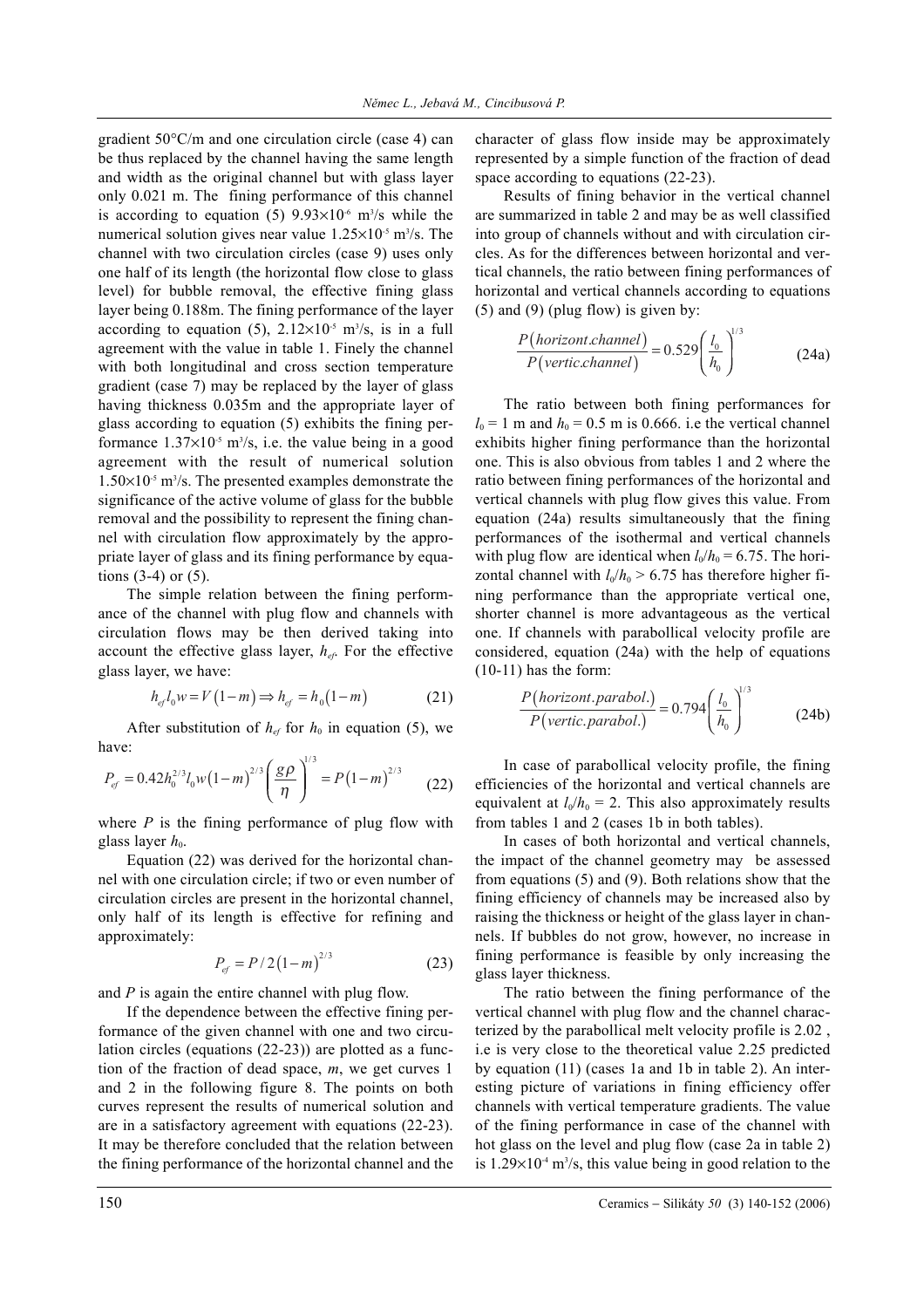appropriate case with parabollical velocity profile (case 2b in table 2) where the fining performance amounts to  $4.20\times10^{-5}$  m<sup>3</sup>/s, i.e. the fining performance ratio is 3.07. The fining performance of channels with vertical temperaturte gradients has been calculated by numerical solution of equation (16) or by using simplified relations (17-19). If no convection glass currents would develop in the case with colder glass close to the glass level (case 3 in table 2), the critical fining performance of the channel with colder glass on the level exhibits the higher value compared to the isothermal channel (see case 3a in table 2). The case with the inverse temperature gradient is characterized by the identical fining performance with the isothermal one (see case 2a in table 2), as if the gradient would not influence the fining performance. The reason of different behavior in case 3a should be found in bubble residence times inside the high temperature region. The bubble residence times in surrounding melt increase with the bubble depth under glass level as the difference between bubble rising and melt sinking velocity decreases towards channel bottom. Bubbles in the channel with colder glass close to the melt level spend thus more time in the high temperature region near channel bottom and the channel fining efficiency is consequently high. The benefit of the vertical gradient in this case may be however utilized only at lower temperature differences between channel bottom and melt level as convection currents develop at higher temperature gradients. The results indicate that the character of dependences may be dependent on the numerical value of the temperature gradient. The full dependences between the performance of the vertical channel with plug flow and both kinds of temperature gradients, calculated according to equation (16), are presented in figure 13. The fining performance of the channel with hot glass near level and at average temperature  $1450^{\circ}$ C (curve 2 in figure 13) slightly decreases up to the tempertature gradient approximately 50°C/m and then steadily grows. While the initial decrease in the fining performance is brought about by the reduced bubble residence time in the high temperature region close to level, the growth of the average temperature in this layer at higher temperature gradients is responsible for the subsequent staedy increase in the fining performance. The minimum value of the fining performance is shifted to the temperature gradient about 30°C/m at lower average temperature 1400°C as is as well obvious from figure 13 (curve 3). The increase in average temperature of the layer close to level plays consequently crucial role at lower average temperatures in the entire channel. In consent with already mentioned in this paragraph, the fining performance of the channel with colder glass near the level steadily grows with increasing temperature gradient (see also figure 13, curve 1).

The cases with circulation currents are represented by items 4-8 in table 2. The fining performance of the vertical channel falls down as the circulation currents develop in the channel. Both cases with one and two circulation circles provide fining performance values fitting approximately equation (23), showing thus simple dependence between fining efficiency and character of glass flow. This fact is obvious from figure 14 where the curve expresses equation (23). The only scarce agreement between the curve and numerical solution for the case 8 with two circulation circles was brought about by problems to determine more accurately the fraction of dead space. The fining in vertical channels with circulation currents may be - in analogy with horizontal channels - described by the effective (vertical) layer of glass, characterized by throughflow of melt. To exclude or suppress the free convection currents in refining channels, only very small horizontal temperature gradients are admittable and proper channel geometry (see equations (24a,b)) should be chosen. The specific energy consumption of refining channels is dependent on the reciprocal value of their fining performance (equations (1) and (7) in [1]. That is why the proper glass flow structure in refining channels is significant also for energy balance of glass melting.

#### **CONCLUSION**

Both channel geometry and glass flow structure influence apparently the fining efficiency of the continual fining process. The channels with parallel flow appear the most advantageous (channels with plug flow or with parabollical melt velocity profile). The long channels are more efficient in the horizontal form but relatively high heat losses by boundaries may be expected, short channels should be set up vertically with melt input from above. Due to bubble growth, the performance of both kinds of channels increases with the thickness of glass layer in the horizontal channel or with its height in the vertical one. The small vertical temperature gradients do not influence the fining performance of channels with hot glass near level appreciably provided average temperature is kept on the same level. The fining performance of vertical channels with vertcal temperature gradients and colder glass close to level grows with the value of the temperature gradient, but the development of circulation currents has to be expected at higher gradient values. The structure of the glass flow in channels is particularly significant factor. The horizontal temperature gradients evoke circulation currents in both types of channels and the longitudinal temperature gradients increase steeply the fraction of dead space and shorten the melt residence times in channels. The results in horizontal channels show that